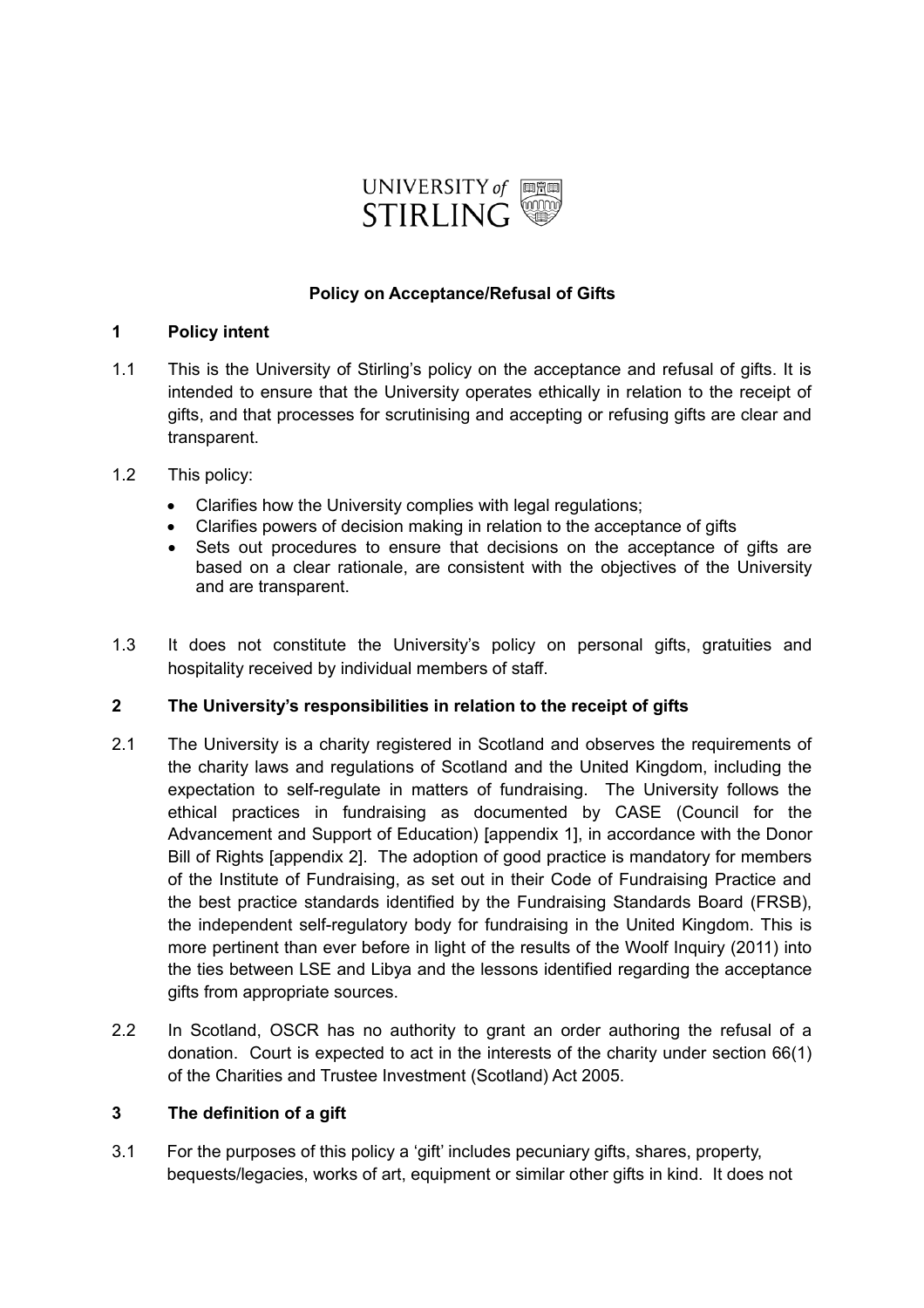include volunteering activity through, for example, the alumni ambassador programme, pro-bono work or in-kind services.

3.2 'Ethical' donations are those which are considered to meet the standards, values and mission of the University of Stirling. 'Illegal donations' are defined as those which are considered to have arisen from national or international activities which would be considered illegal or meet 'tainted donation' criteria under UK laws. The University will never accept an illegal donation.

## **4 Responsibility for deciding whether to accept or refuse a gift**

- 4.1 Decisions on acceptance/refusal of the majority of gifts are the responsibility of the Director for Advancement, in accordance with the principles set out in this policy.
- 4.2 Decisions on large scale or contentious gifts remain the responsibility of University Court. However, University Court may choose to delegate this responsibility to a 'donations review group.' The group would be expected to consult with the Directors of Finance and Advancement, and to take account of appropriate professional advice. The composition of the group, delegated limits of authority for approval/refusal of gifts, and definitions of small/large/contentious gifts are set out in University Court's Schedule of Delegated Authority and the University's Financial Regulations. For the avoidance of doubt, 'contentious gifts' are those which might adversely affect the University's reputation, or which might create an unacceptable conflict of interest. As noted in 3.2, illegal donations would never be accepted.
- 4.3 Those taking decisions must be able to demonstrate that they acted in the best interests of the University. If acceptance or refusal of a gift is likely to cause negative publicity or pre-empt a dispute, appropriate professional or legal advice should be sought. Judgements regarding the refusal of gifts must not be influenced by personal ethical viewpoints of this group.

### **5 Procedures for acceptance/refusal of gifts**

- 5.1 In order to ensure best practice in relation to ethics and to ensure effective implementation of the policy, it is mandatory that all gifts are reported to and coordinated by Directorate for Advancement.
- 5.2 In cases where the University is making an approach to a potential donor, the necessary research must be completed under the leadership of the Director for Advancement. Staff must consult the Directorate for Advancement office at an early stage in their discussions with a potential benefactor in order to reduce the risk of uncoordinated approaches to potential donors and to identify potentially contentious donations at an early stage in the process.
- 5.3 When a potential benefactor makes an unsolicited approach to the University, the process is as follows:
	- i. Potential benefactor approaches a member of University staff to discuss the intention to make a gift, award, scholarship etc.
	- ii. Staff member advises Head of School/Service Director.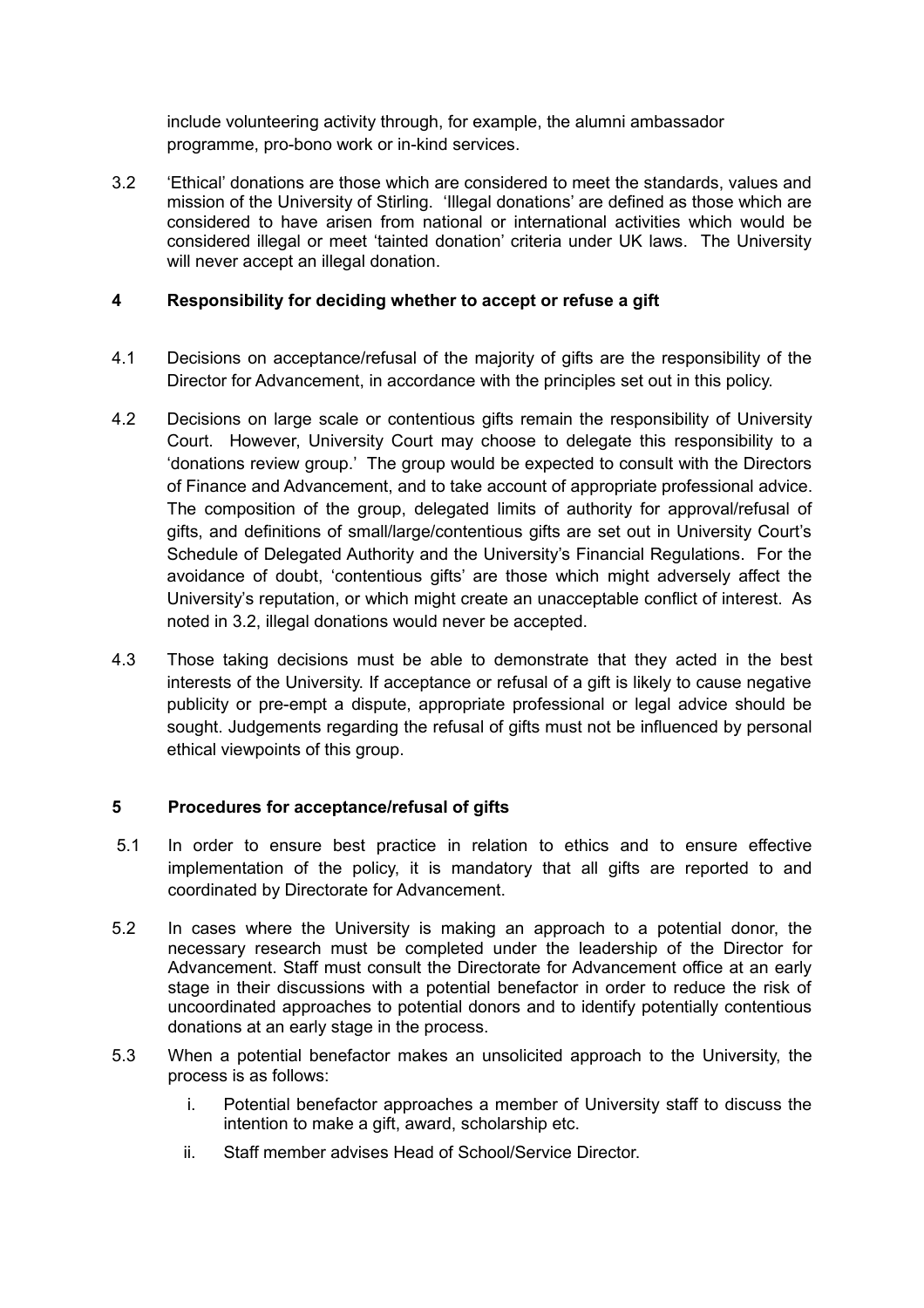- iii. Head of School advises Director for Advancement, who undertakes to carry out the due diligence on the potential donor and gift.
- iv. **Small gifts**: The Director for Advancement decides whether to accept or refuse the gift.

**Large/contentious gifts**: The Director for Advancement consults the Chair of Court, the Principal and the University Secretary.

- v. Directorate for Advancement staff will prepare evidence to present the case for acceptance and refusal of the gift. Professional/legal advice will be sought as appropriate.
- vi. **Acceptance of gift**: If it is decided to accept a gift, the procedure for accepting/stewarding gifts will be followed. If appropriate a gift agreement will be signed.

**Refusal of gift:** If it is decided to refuse a gift, the Director for Advancement will advise the prospective benefactor.

- 5.4 On occasion, the University may wish to delay the acceptance of a gift with a view to asking the donor to make the gift in the most tax efficient manner (e.g. by gift aid). In such cases, the tax advantages must be explained properly to the donor.
- 5.5 All donations to the University, from whatever source, must be accounted for in accordance with the relevant accounting standard.

### **6 Criteria to determine whether to accept or refuse a gift**

- 6.1 In considering whether to accept of refuse a gift, the responsible officer(s) (defined in 4.3) will ascertain:
	- Are the purposes of the gift compatible with the purposes of the University?
	- Does the potential gift fit with University's mission and objectives, and is it consistent with the goals outlined in the Strategic Plan, Campus Masterplan or other Court-approved strategy?
	- What additional costs or burdens, if any, would the acceptance of the gift create for the University? (If additional burdens are identified, the University Strategy & Policy Group (USPG) will be asked to comment on the suitability of the gift.)
	- Is there credible evidence that the proposed gift will be made from a source that arises in whole or in part from an activity that:
		- Evaded taxation or involved fraud?
		- Violated international conventions that bear on human rights?
		- Limited freedom of enquiry, or encroached on academic freedom?
		- Suppressed or falsified academic research?
	- Is there evidence that the proposed gift, or any of its terms will:
		- Require action that is illegal?
		- Seriously damage the reputation of the University?
		- Create unacceptable conflicts of interest?
	- Is there evidence that acceptance of the gift or compliance with any of its terms will damage the University's reputation including deterring other benefactors?
	- If the donation has a condition attached, is that condition acceptable to the University?
	- If copyright or intellectual property issues are involved, are these clearly understood, and can the University comply with any associated requirements?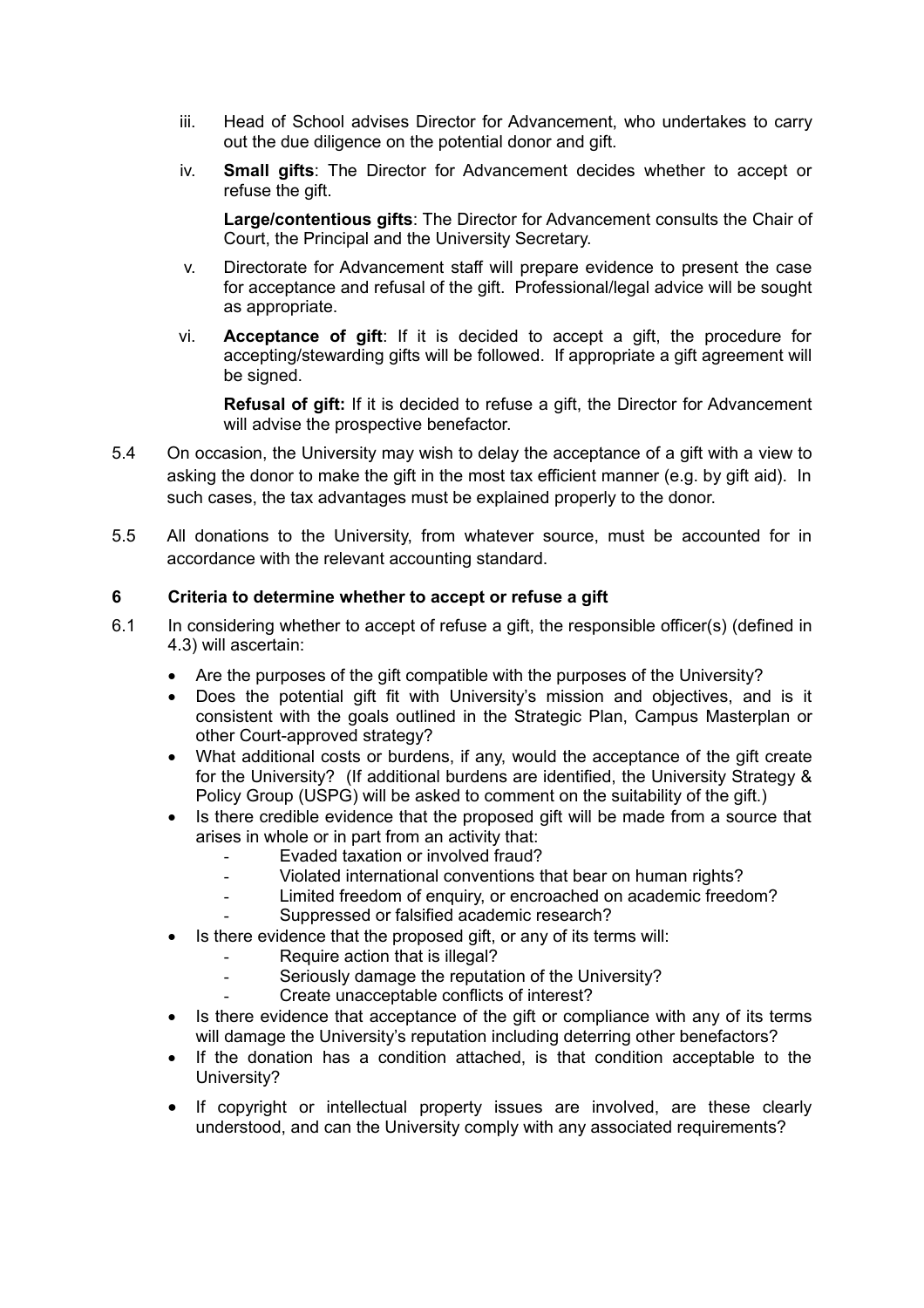## **7 Gifts in Kind**

7.1 Gifts to the Art Collection should follow the guidelines above but must also comply with the Acquisition of Art policy. Similarly, gifts of book collections can be accepted where these comply with the approved Library's Collection Policy. Other similar giftsin-kind will be considered on a case by case basis.

## **8 Stewardship**

- 8.1 The University is committed to transparency, accountability and best practice. In cases where a donor wishes to remain anonymous, such anonymity will be respected so far as is legally and practically possible. Requests to keep the amount of any donation confidential will be respected. The University's stewardship policy is outlined in the University of Stirling's Donor Charter. The Charter sets out the standards donors can expect from the University and adheres to the tenets of the Donor Bill of Rights. In summary it states that:
	- (i) All communications made to potential donors concerning a project will be honest, truthful, and comply with the law;
	- (ii) The donor's right to privacy will be respected in accordance with data protection legislation;
	- (iii) The University will not accept an "anonymous" gift without at least two of the following people (Chair of Court; Principal and Vice-Chancellor; University Secretary and Chief Operating Officer; or Director for Advancement) being aware of the source of the donation;
	- (iv) The gift will be applied for the purpose for which it was originally requested, unless explicit written consent is given otherwise by the donor, or, in the case of bequests, for the purposes described in the donor's will or for similar purposes agreed with the donor's executors;
	- (v) The University will not normally return a gift which has been accepted in good faith. If a situation arises which give the need to review a previous decision to accept a gift, the matter will be referred to the University Court on recommendation of the Vice-Chancellor and Principal. If, following a solicitation, the University cannot honour the terms of the gift, and a compromise cannot be reached with the donor, the University will refund the gift to the donor, their estate or legal representative as appropriate.
	- (vi) The gift will be handled responsibly, to the greatest advantage of the beneficiary and without disadvantage to the University;
	- (vii) The donor's personal data will be respected, and there will be transparency in the University's communications with its donors;
	- (viii) The University will thank and recognise the donor appropriately, including issuing official gift receipts where required. If appropriate a gift agreement will be signed.
	- (ix) From time to time, the University may offer to recognise a gift or gift-in-kind by naming the object of the donation (i.e. part or all of a capital project) after the donor. Such offers will be subject to the guidelines of the University's Naming Policy.
	- (x) Adequate records of all gifts will be maintained on the Raisers' Edge database to allow a proper audit trail.
	- (xi) The University will not sell its donor list.
	- (xii) Any concerns raised in relation to the above points will be dealt with swiftly and effectively by the Directorate for Advancement, in accordance with the institutional complaint handling procedures.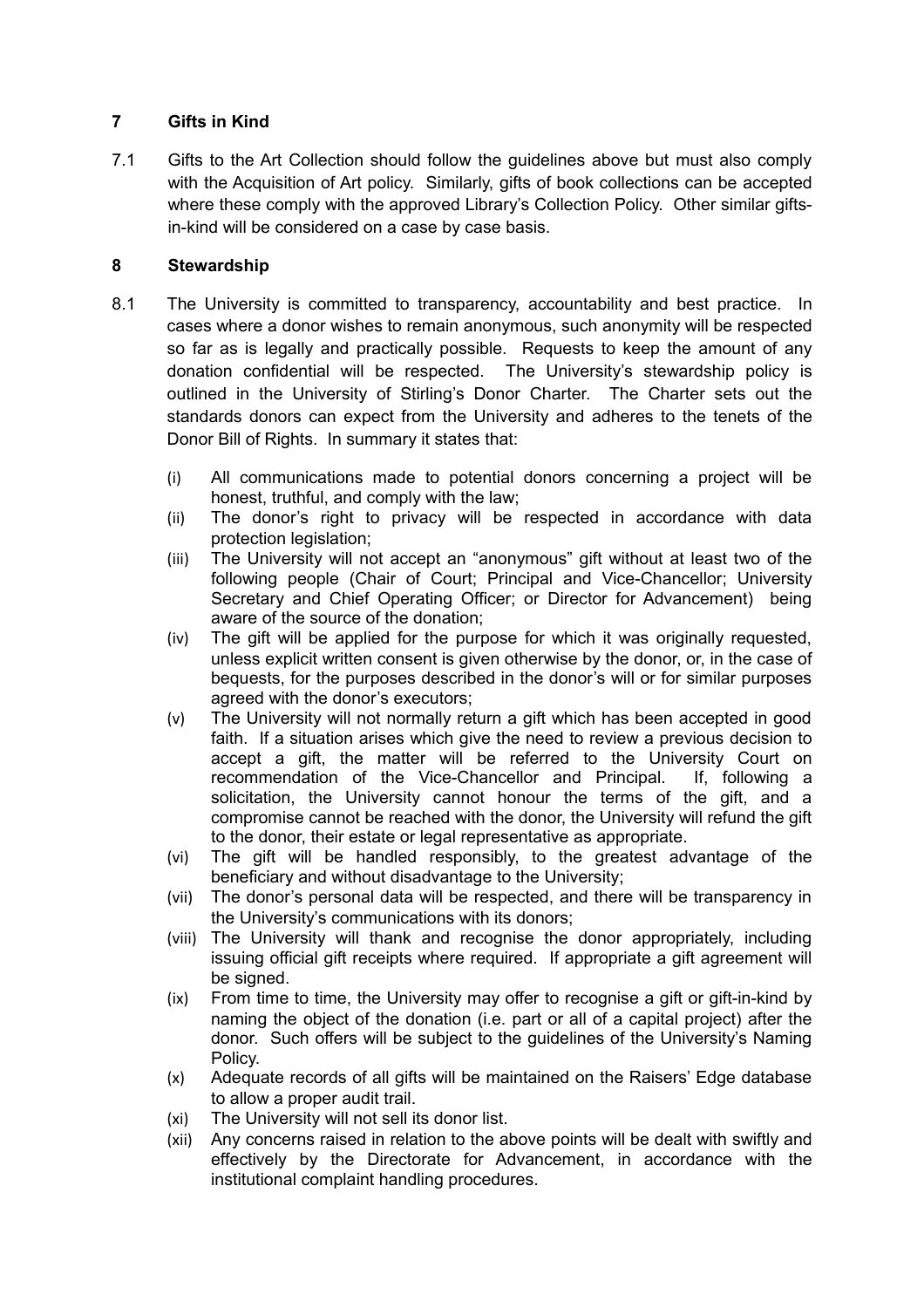# **9 Monitoring**

9.1 The Director for Advancement will report regularly on gifts accepted and refused to the University Strategy& Policy Group and University Court.

# **10 Review**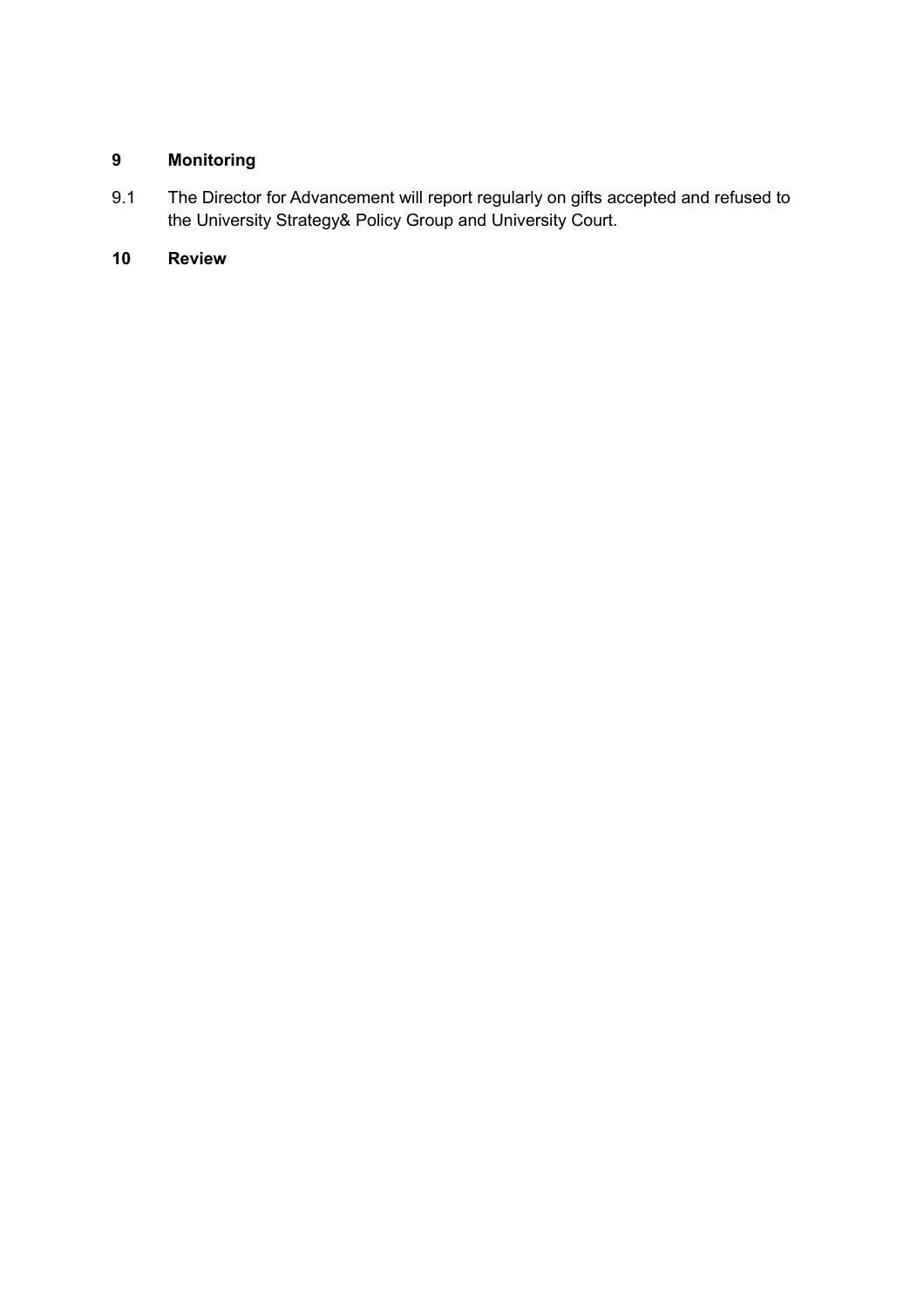10.1 This policy will be reviewed every three years or sooner if necessary as a result of changes to legislation or related policy.**Appendix 1**

# **Principles of Practice for Fundraising Professionals at Educational Institutions (CASE)**

Philanthropy is a voluntary exchange in which the values and aspirations of donors are matched with the values and aspirations of those they benefit.

Educational fundraising professionals work on behalf of those served by their institutions during this exchange of values and represent their universities, colleges and schools to donors, volunteers, and the larger public. In doing so, they also represent the integrity of the institution and of the fundraising profession. They must, in discharging responsibilities, observe and promote the highest standards of personal and professional conduct and continually strive to increase their knowledge of the profession.

The following principles are consistent with [CASE's position on commission-based](http://www.case.org/Samples_Research_and_Tools/Principles_of_Practice/CASE_Statements_on_Compensation_for_Fundraising_Performance.html) [compensation](http://www.case.org/Samples_Research_and_Tools/Principles_of_Practice/CASE_Statements_on_Compensation_for_Fundraising_Performance.html) developed by the Commission on Educational Fundraising (now the Commission on Philanthropy) in 1991 and reaffirmed in 2005, and the [Donor Bill of Rights.](http://www.case.org/Samples_Research_and_Tools/Principles_of_Practice/Donor_Bill_of_Rights.html) They are intended to provide guidance and direction to educational fundraisers and volunteers as they make ethical choices during the philanthropic exchange of values. The principles are not, and cannot be, an exhaustive list of rules to be applied to every decision in which ethical principles may be involved.

These ethical principles go hand-in-hand with the expectation that educational fundraising professionals are expected to comply with the letter and the spirit of all laws relevant to charitable giving.

# **Ethical Principles**

\_\_\_\_\_\_\_\_\_\_\_\_\_\_\_\_\_\_\_

### **Personal Integrity**

Individuals will:

- be fair and honest and conduct themselves with integrity;
- not maintain any vested interest in a professionally related activity that could result in personal gain without prior full disclosure and approval;
- respect that their relationships with prospective donors, donors, volunteers, and employees are professional relationships and may not be exploited.

# **Confidentiality**

Individuals will:

- safeguard and respect donor and prospective donor information;
- honour the wishes of an individual and/or organizational constituent with regard to how directory information and/or giving history is used;
- record and keep only information relevant to cultivation, solicitation, and stewardship;
	- identify the source of retained information;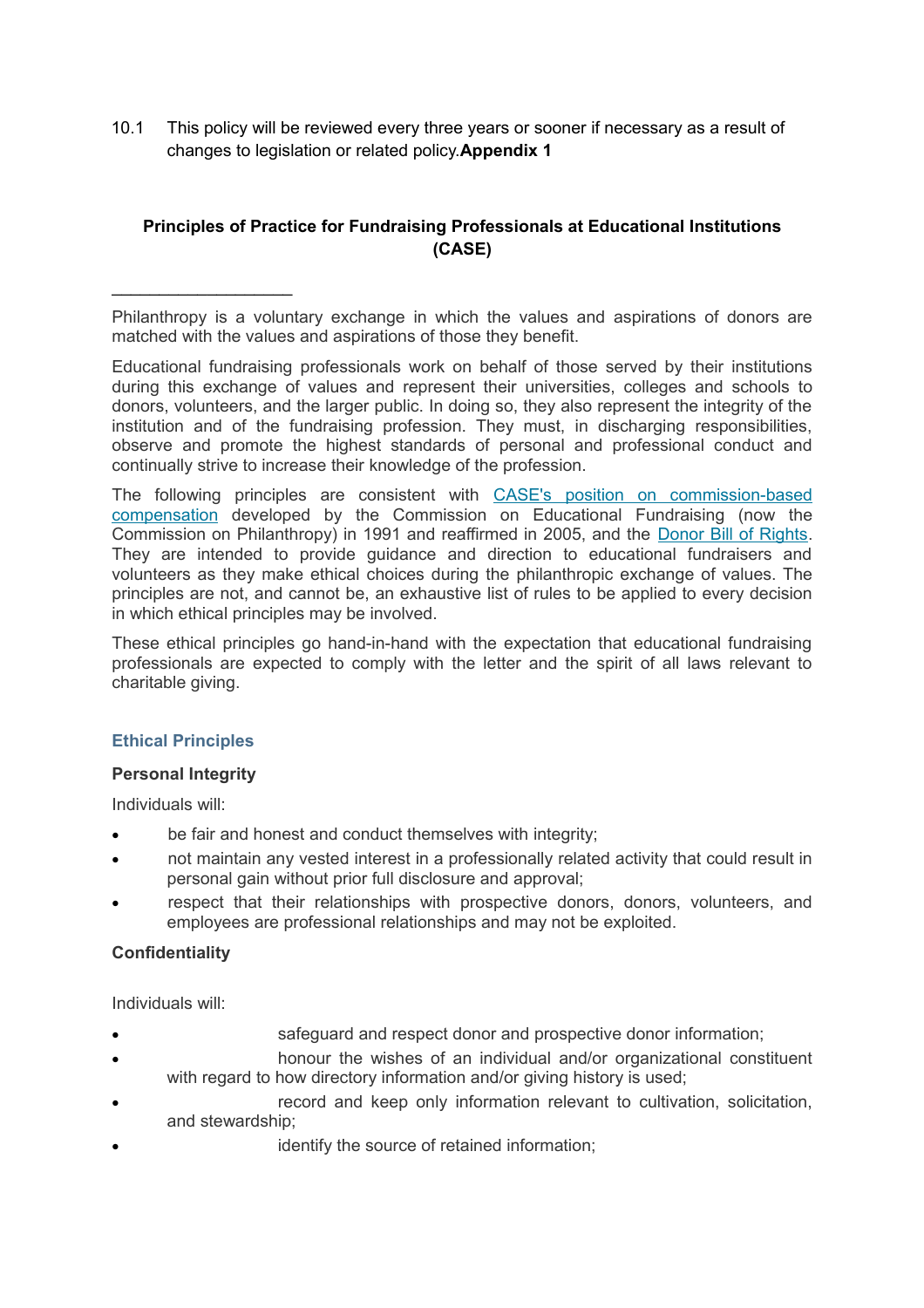- safeguard prospective donor, donor, and other constituent lists compiled by the institution as the property of the institution; these lists may not be distributed or used for unauthorized purposes or for personal gain;
- make every effort to ensure that volunteers, vendors, and external entities with access to constituent information understand and agree to comply with the organization's confidentiality and public disclosure policies.

# **Public Trust**

Individuals will:

- ensure donated funds are used in accordance with donors' intentions;
- obtain specific instructions from a donor before altering conditions of a restricted gift (consistent with applicable law);
- provide prompt, responsive and truthful replies to donor and public inquiry in accordance with the organization's stated policies;
- place the mission and interest of the institution and its donors above personal gain;
- pursue only gifts that fall within, or advance, the institution's mission and/or approved priorities.

### **Disclosure**

Individuals will:

- be truthful about the institution's mission, intended use of funds, and capacity of the institution to use donations effectively for the intended purpose;
- be truthful and specific about the identification of the organization they represent and their employment or volunteer status;
- understand and disclose their areas of expertise and will give appropriate advice regarding the involvement of the donors' legal, accounting, financial and tax advisors;
- help ensure appropriate and consistent accounting, budgeting, and reporting methodologies.

### **Compensation**

Individuals will:

- not accept commission-based compensation or compensation based on a percentage of funds raised;
- not accept external compensation for the receipt of a gift or information leading to a gift;
- not agree to pay compensation to individuals in respect of a gift or information leading to a gift.

**Approved by the CASE Board of Trustees in November 2005. These principles are intended to supplement and complement the [CASE Statement of Ethics](http://www.case.org/Samples_Research_and_Tools/Ethics_Resources_and_Issues/CASE_Statement_of_Ethics.html) adopted by the CASE Board of Trustees in 1982.**